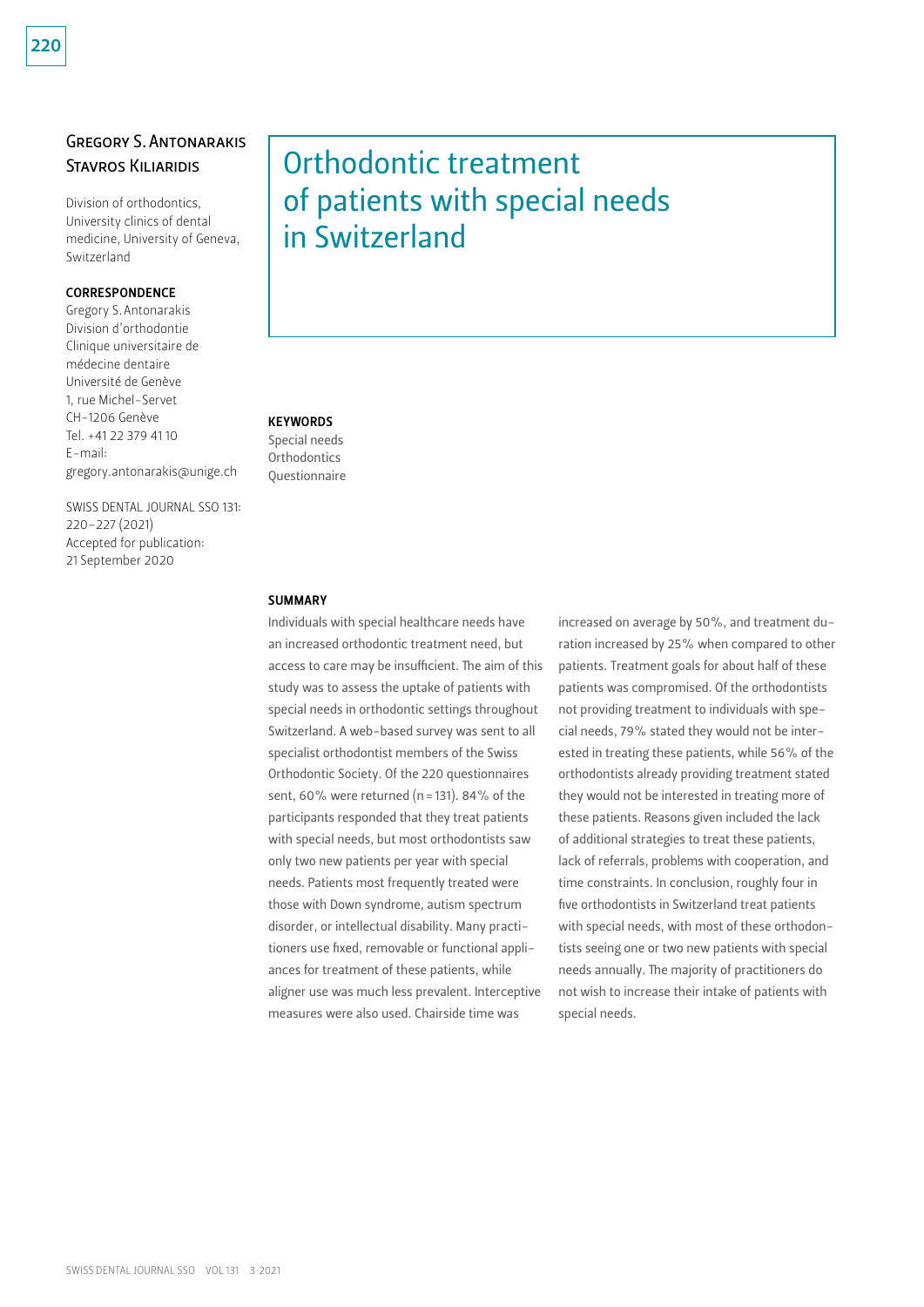## Introduction

Individuals with special healthcare needs, a heterogeneous term, can refer to those individuals living with diagnoses such as Down syndrome, autism spectrum disorder, cerebral palsy, intellectual disability, neuromuscular disorders, and motor or sensory handicaps. A large number of these individuals have been deinstitutionalized and live in communities relying on dentists and orthodontists in the community for needed services (Waldman et al. 2000).

Orthodontic treatment need in this population seems to be objectively very high, with data suggesting that up to 74% of individuals with intellectual disability ( $V$ ITTEK ET AL. 1994), 83% of individuals with Down syndrome (BAUER ET AL. 2012; ABDUL RAHIM ET AL. 2014), and close to 100% of individuals with muscular dystrophies (Kiliaridis et al. 1989; Morel-Verdebout et al. 2007) have severe malocclusions. A higher incidence of malocclusions, such as Class II, Class III, and open bite, and more severe malocclusions, are seen in the population with special needs compared with the general population (VITTEK ET AL. 1994; BLANCK-LUBARSCH ET AL. 2014). Despite the increased treatment need in this population, a discrepancy may be present with an insufficient uptake of patients with special needs in orthodontic practice. It has been suggested that despite a higher prevalence and severity of malocclusions in this population, these patients are the least likely to receive orthodontic treatment (Becker et al. 2004).

Orthodontic treatment of individuals with special healthcare needs may require an increased complexity and difficulty of treatment, extended duration of treatment, and limited financial benefit (Noble et al. 2012). Special accommodations may be required for proper management of these patients, and communication issues also add complexity (RADA ET AL. 2015). Some data show that children with special needs require considerably more chairside time, and result in an inferior treatment outcome compared with other patients (Blanck-Lubarsch et al. 2014; Taddei et al. 2016). For these reasons, orthodontists, especially those working in the private setting, may have the tendency of limiting treatment of this group of patients (NOBLE ET AL. 2012). This may cause issues with access to care especially for patients and families living in more rural or isolated areas without easy access to a public healthcare setting such as university centres, hospitals, or public clinics.

In a country such as Switzerland, where orthodontic treatment is often privately funded, either through out-of-pocket expenses or private insurances, it is not known whether children with special needs have access to an orthodontist able to provide appropriate treatment. Some countries have created public specialised treatment centres which provide orthodontic care for individuals with special needs in order to facilitate access to orthodontic treatment for these patients and their families. Before being able to address uptake of this patient population, one must firstly collect data on the existing situation. We were therefore interested in undertaking a survey to assess the uptake of patients with special needs in orthodontic settings throughout Switzerland.

# Materials and Methods

A specific questionnaire was developed to assess orthodontic treatment of patients with special needs in Switzerland. The questionnaire comprised three sections, namely participant demographics, uptake of patients with special needs, and barriers

to care. The questionnaire was created using LimeSurvey version 3.0 (LimeSurvey GmbH, Hamburg, Germany), a web server-based software enabling the development and publishing of online surveys using a web-based interface. All data collected was anonymous.

The first section of the questionnaire on participant demographics asked participants for their sex, age group, how many years they have been in practice since completing their orthodontic training, and what percentage of their time they work clinically with patients (with 10% corresponding to half a day per week, 20% to a full day per week, and so on).

The second section of the questionnaire on the uptake of patients with special needs firstly asked participants if they treated patients with special needs. If the answer was yes, then there was a series of seven follow-up questions. For each of these questions, the participant was required to select one answer from a multiple-choice menu, or required to give percentages. Questions were as follows:

- What proportion of your patients do those with special needs make up?
- What kind of patients with special needs do you treat?
- How many new patients with special needs do you start on average every year?
- What type of treatment do you provide for special needs patients?
- How would you define your treatment objectives in patients with special needs?
- How would you evaluate your chairside time needed for performing equivalent procedures in patients with special needs, compared to other patients?
- In cases of ideal comprehensive orthodontic treatment, how long do your treatments last in patients with special needs on average compared to other patients?

The third section of the questionnaire on barriers to care firstly asked participants if they would be interested in treating patients with special needs (for those not already treating patients with special needs) or interested in treating more patients with special needs (for those already treating patients with special needs). They were then asked to give reasons why, selecting one or many answers from a multiple-choice menu or inserting their own reasons under the "other" category.

A link was sent by email to all specialist orthodontist members of the Swiss Orthodontic Society, whose information was publicly available on the Swiss Orthodontic Society website (www.swissortho.ch), in April 2020, inviting them to participate and complete the online anonymous questionnaire. An email reminder was sent approximately two weeks following the initial invitation to participate, and a third and final reminder sent in May 2020.

Anonymous data from the collected responses were exported to Microsoft Excel (Excel 2019) and the Statistical Package for Social Sciences version 25.0 for Windows (SPSS Inc., Chicago, IL), and all analyses were carried out using this software. Chisquare tests (for categorical data) or independent sample t-tests or linear regression analysis (for continuous or quasi-continuous data) were used to compare responses to questions on demographics (sex, age group, years in practice, percentage of work) and the responses to the various questions in the other two sections of the questionnaire. Statistical significance was set at the p < 0.05 level.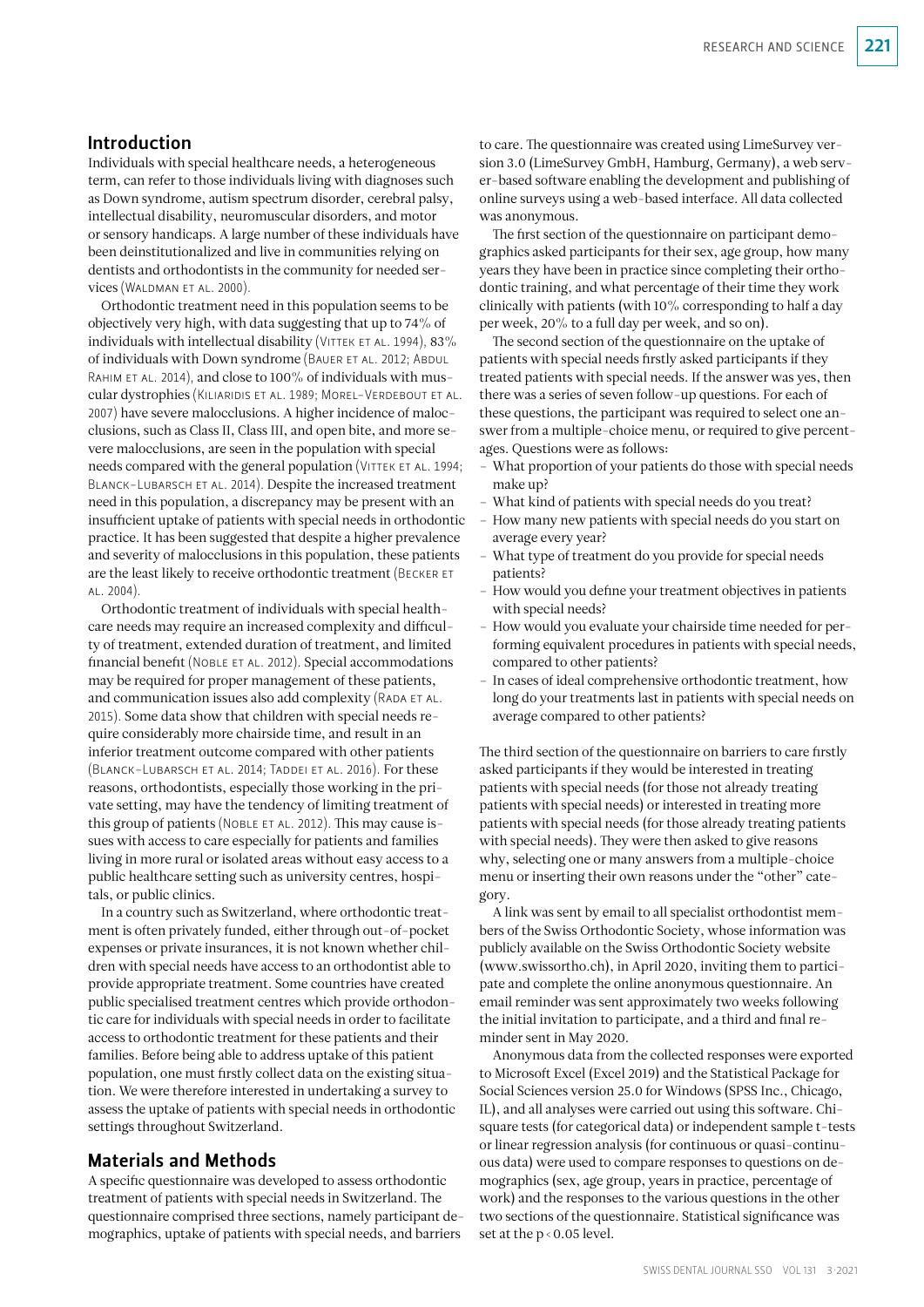## Results

## Participant demographics

A total of 231 specialist orthodontist members of the Swiss Orthodontic Society were listed on the website of the association. From these members, 11 did not have valid email addresses available, and thus the questionnaire was successfully sent to 220 members. The final number of responses received was 131, resulting in a response rate of 59.5%, with 53.0% of males and 63.4% of females responding.

Participants were 60% male and 40% female, with most being in the 40-49-year-age group and having been in practice for 10-19 years (Tab.I). More than half of the participants (55%) worked more than 70% of their time clinically with patients, while 29% worked 60–70%, 10% worked 40–50%, and 6% worked less than 40% of their time clinically with patients.

## Uptake of patients with special needs

With regard to those treating individuals with special needs, 84% responded that they treat children with special needs while 16% responded that they do not. No statistically significant differences were seen between those treating and those not treating children with special needs with regard to sex, age, years in practice, and percentage of clinical work. Amongst those treating individuals with special needs, in about half of the participants this group of patients comprises less than 1% of the total practice load (Fig.1).

The median number of new patients with special needs seen yearly for each of the participants was 2, with an interquartile range from 1 to 4. More than half of the participants (55%) stated that they see 1 or 2 new patients with special needs yearly (Fig.2). When asking the participants what types of patients with special needs they saw, the most frequent was individuals with Down syndrome  $(n=77)$ , followed closely by individuals with autism spectrum disorder  $(n=74)$  and individuals with intellectual disability  $(n=74)$  (Fig. 3).

A range of different treatments were provided to patients with special needs. Many participants used fixed appliances

| Demographic data of survey participants<br>Tab. I |           |            |            |
|---------------------------------------------------|-----------|------------|------------|
|                                                   |           | Number (n) | Percentage |
| Sex                                               | Female    | 52         | 40%        |
|                                                   | Male      | 79         | 60%        |
| Age                                               | $30$      | 1          | $1\%$      |
|                                                   | $30 - 39$ | 25         | 19%        |
|                                                   | $40 - 49$ | 46         | 35%        |
|                                                   | $50 - 59$ | 37         | 28%        |
|                                                   | >60       | 22         | $17\%$     |
| Years in practice                                 | < 10      | 35         | 27%        |
|                                                   | $10 - 19$ | 47         | 36%        |
|                                                   | $20 - 29$ | 28         | 21%        |
|                                                   | >30       | 21         | 16%        |

 $(n=84)$  while aligner use  $(n=16)$  was much less prevalent (Fig.4). Interceptive measures were also used, and one participant stated that patients with special needs were not treated with appliances, which probably also implies some form of interceptive or preventive measures but without the use of appli-



Fig.1 Proportion of patients with special needs in orthodontic practices in Switzerland.



Fig. 2 Bar chart showing number of new patients with special needs seen yearly by each respondent.



Fig. 3 Number of questionnaire participants seeing patients with a particular diagnosis. DS = Down syndrome; ASD = autism spectrum disorder; ID = intellectual disability; CP = cerebral palsy; NMD = neuromuscular disorders. Other patients included diagnoses such as Epidermolysis bullosa and attention deficit hyperactivity disorder.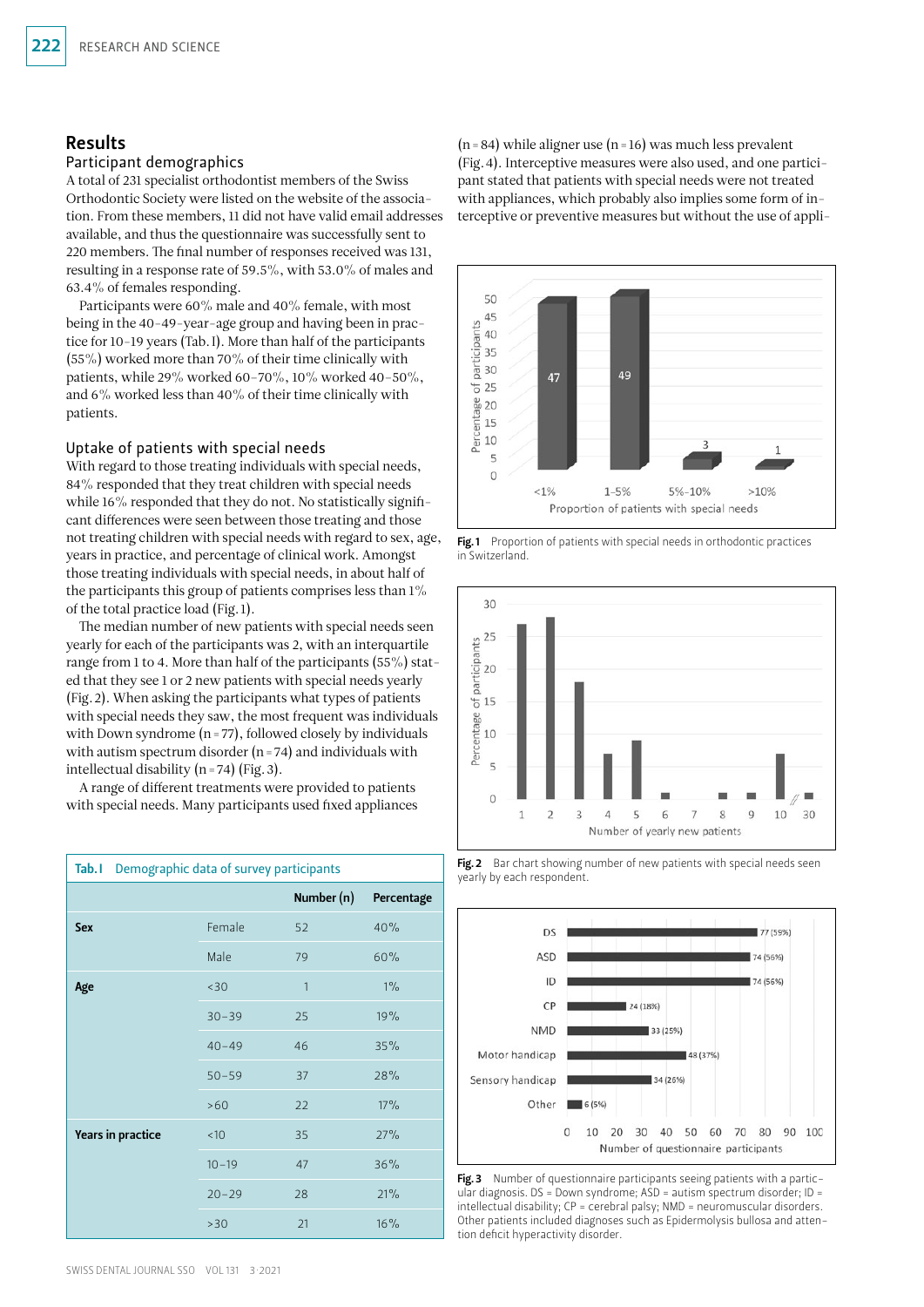ances. Chairside time needed to treat individuals with special needs, for most practitioners, seems to be increased by about 50% (Fig.5). Moreover, in patients where a comprehensive orthodontic treatment is indicated and possible, the duration of this treatment is about 25% longer for patients with special



Fig. 4 Number of questionnaire participants providing a specific type of orthodontic treatment to patients with special needs.



Fig. 5 Chairside time and duration of comprehensive orthodontic treatment required for treatment of patients with special needs, in comparison to healthy patients without special needs.



Fig. 6 Box plots showing percentage of patients with special needs treated by the responding orthodontists to an ideal outcome, compromised outcome, or with a minimum treatment approach. Whiskers represent minimum and maximum values, each box defines the lower quartile and upper quartiles, while the median is represented by a line within each box.

needs than for other patients (Fig.5). When looking at demographic variables in relation to treatment type, chairside time, and treatment duration, the only correlation found was between years of practice and chairside. Questionnaire respondents who had more years in practice had a higher average chairside time for patients with special needs ( $R = 0.263$ ;  $p = 0.011$ ).

When treating individuals with special needs, treatment goals for a little less than half of patients (46%) on average are compromised (Fig.6). Treatment goals were not associated with any demographic variables.

### Barriers to care

Of the orthodontists not providing treatment to individuals with special needs, 79% stated that they would not be interested in treating patients with special needs while 21% said that they would be interested. Of the orthodontists already providing treatment to individuals with special needs, 56% stated that they would not be interested in treating more patients with special needs while 44% said that they would be interested. No demographic variables were associated with the desire to treat or to treat more patients with special needs.

Orthodontists that would not like to treat patients with special needs or would not like to treat more patients with special needs gave an array of reasons for not wanting to do so. The most common reasons selected were the lack of additional strategies to treat these individuals (such as the lack of conscious sedation possibilities like nitrous oxide), the lack of referrals, problems with cooperation of these patients, time constraints in a busy practice, oral health status, and the lack of sufficient training (Fig.7). Other reasons given that were not included as options were no capacity in a busy practice, unsatisfying outcomes, and that these patients should be treated in a specialized structure. When looking at demographic variables in relation to these reasons, time constraints was found to be a significantly more cited reasons for orthodontists who were in the younger age groups (Pearson chi-square =  $11.9$ ;  $p = 0.008$ ) and that had less years in practice (Pearson chi-square = 9.3;  $p = 0.026$ ).

Orthodontists that would like to treat patients with special needs or would like to treat more patients with special needs gave an array of reasons for not being able to do so. The most common reason selected was the lack of referrals (Fig.7). When looking at demographic variables in relation to reasons given, the lack of additional strategies to treat individuals with special needs was cited more often by orthodontists that had less years in practice (Pearson chi-square =  $11.0$ ; p =  $0.012$ ).

In the final part of the questionnaire where participants were asked to provide any additional comments that they desired to share, some comments were shared, such as:

- More special needs patients may be seen but many left untreated;
- Treatment of patients with special needs is stressful and thus less patients decreases stress;
- Many parents don't ask for perfection in treatment outcomes but for functional rehabilitation;
- Sometimes patients are unaware of malocclusions and better off without treatment;
- It is important to find the correct balance between treatment need and parents' wishes which may not always concur, and this is especially true in cases where orthognathic surgery is deemed to be the ideal treatment;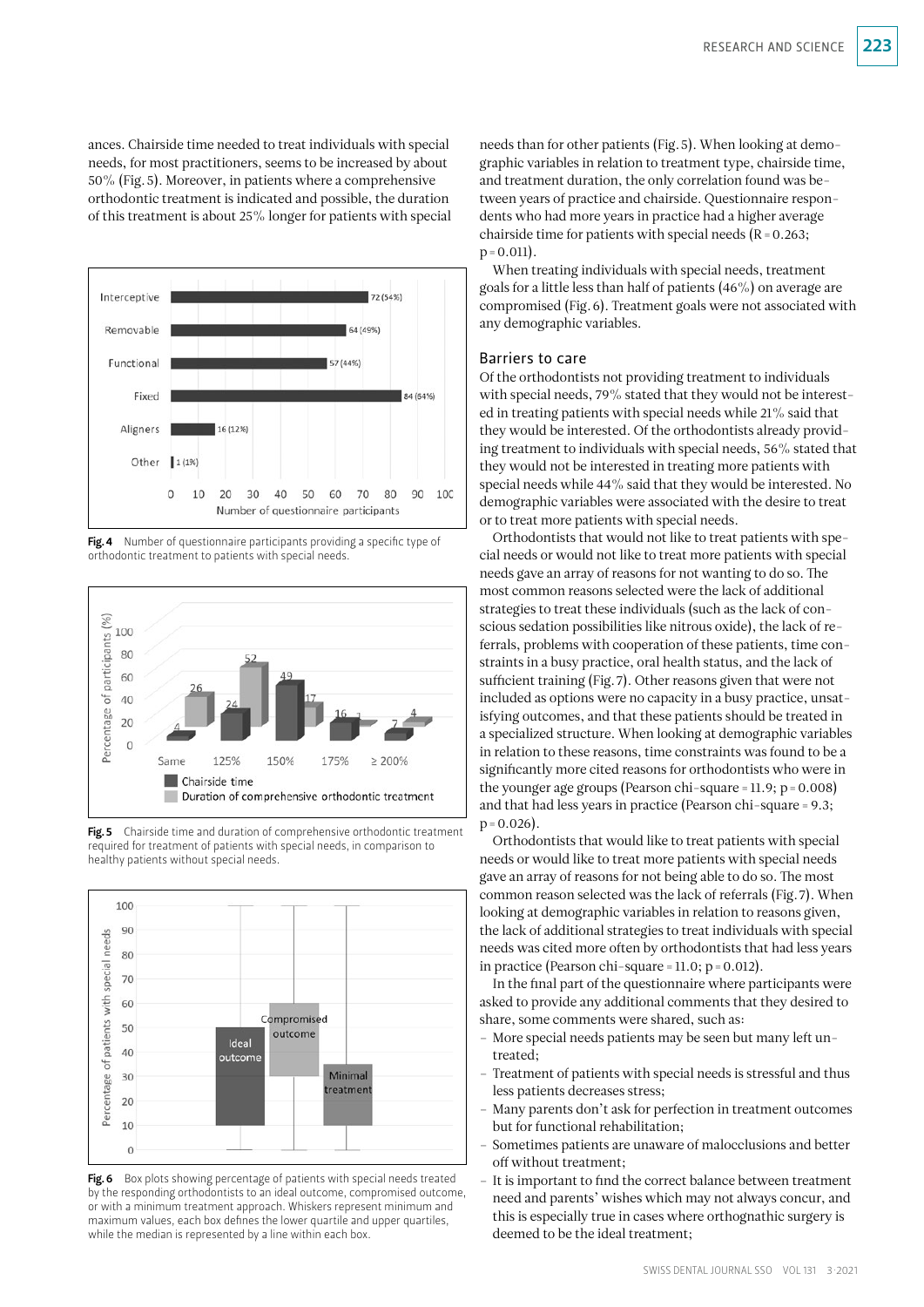

Fig. 7 Bar chart showing number of participants giving the selected reasons for not wanting to, or inversely for wishing to but not being able to, see more patients with special needs.

- Patients with special needs are a very heterogeneous group and thus combining all of these patients into one survey may make no sense;
- One participant would not mind treating patients with special needs but would not want to get a name for treating these patients so as to avoid referrals of this type of patient;
- Treatments of individuals with special needs is challenging, but a welcome challenge;
- One participant stated that they treat every patient that comes to their practice regardless of if they are a patient with special needs or not;
- One participant said that they prefer to sufficiently train their team prior to treating patients with special needs;
- Patients with special needs is a term that can encompass many different types of patients, with enormous variation, and it is best to focus on the individual patient, and not the presence or absence of special needs as such.

# **Discussion**

Among specialist orthodontists in Switzerland responding to a survey on the orthodontic treatment of patients with special needs, 84% treat individuals with special needs. This includes mostly patients with Down syndrome, autism spectrum disorder, or intellectual disability. The median number of new patients with special needs per year however per orthodontist is 2. Moreover, the majority of orthodontists would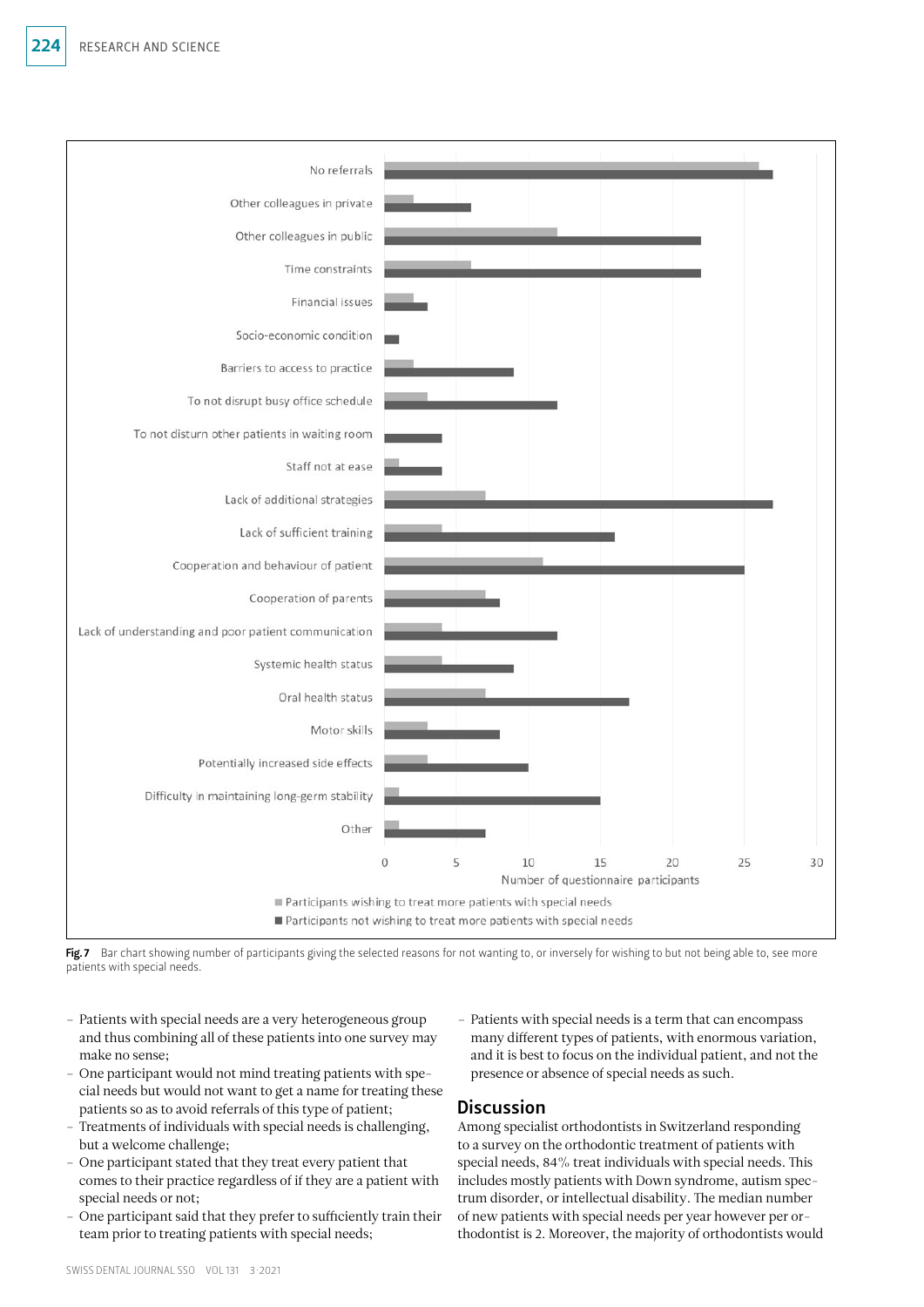not be interested in treating more patients with special needs. No demographic variables were associated with the uptake of patients with special needs in the present sample.

The reasons given by orthodontists stating why they would not like to treat patients with special needs or would not like to treat more patients with special needs were numerous. The most common reasons selected were the lack of additional strategies to treat these individuals, lack of referrals, problems with cooperation, time constraints in a busy practice, oral health status, and lack of sufficient training. Time constraints was a more commonly cited reason for younger orthodontists who had been in practice for a shorter period of time.

In comparison, a North American survey found that a little more than half of orthodontic postgraduate students seem to show the desire to treat patients with special needs, but barriers such as limited experience and inadequate expertise, financial considerations, or the duration of treatment (Noble et al. 2012) may result in them not treating this patient population when they go into private practice. This finding is reinforced by the results of another North American survey which established that orthodontic postgraduate students have more positive attitudes concerning treating patients with special needs than practicing orthodontists (Brown & Inglehart 2011).

It has been suggested that issues with access to care in the community may be primarily due to insufficiencies within orthodontic training programmes to offer adequate education in the area of special needs orthodontics, which consequently can negatively influence the motivation of orthodontists to treat this patient population (NOBLE ET AL. 2012). Postgraduate students as well as treating orthodontists feel that they are not well prepared to treat patients with different special needs, and report relatively low confidence in treating this group of patients (Brown & Inglehart 2009). Perhaps the creation of specialised structures treating patients with special needs within University orthodontic clinics will help to overcome this barrier by offering postgraduate students adequate preparation to be able to acquire the necessary expertise in treating this patient population.

Among survey respondents, chairside time needed to treat this population seems to be increased by an average of about 50%. Required chairside time was higher for orthodontists that had been in practice longer. Moreover, in patients where a comprehensive orthodontic treatment is indicated and possible, the duration of this treatment is on average about 25% longer for patients with special needs than for other patients. This translates to an approximate treatment duration of 2.5 years for a treatment that would otherwise take 2 years to complete and thus an extra six months.

Data from other studies also suggest that children with special needs show a higher rate of utilisation of considerable chairside time (BLANCK-LUBARSCH ET AL. 2014). Some studies have found that orthodontic treatment may take longer to complete in individuals with special needs, and the reasons given include the complexity of the malocclusions, the greater number of appointments required and issues such as traumatic lesions, gingival thickening and poor oral hygiene (ABELEIRA ET AL. 2014, 2016).

With regard to orthodontic treatment outcome in the population with special needs, survey participants stated that only about one third of these patients finish treatment to

an ideal outcome. Studies have also looked at orthodontic treatment outcome objectively, as opposed to based on self-reporting in a survey, and found that inferior treatment outcomes are achieved in patients with special needs (Blanck-Lubarsch et al. 2014). Possible reasons for the inferior outcomes include the fact that both the families and the orthodontist focus more on functional outcomes and are more willing to make compromises with regard to aesthetics, as well as issues with oral hygiene (TADDEI ET AL. 2016). The absence of an adequate level of oral hygiene in patients with special needs may oblige a premature termination of orthodontic treatment with fixed appliances leading to insufficient success (Becker et al. 2001).

Despite the observation that orthodontic treatment outcome may be inferior in patients with special needs, advantages are also numerous and may outweigh any possible compromise in treatment results. Orthodontic treatment in the population with special needs has been shown to improve not only facial appearance but also masticatory function, speech, and drooling control (Becker et al. 2000). The improvement in function such as chewing and speech as well as the reduction in dentoalveolar trauma are also considered principle benefits of orthodontic treatment by parents (TRULSSON & KLINGBERG 2003; Abeleira et al. 2014).

Children with normal dental aesthetics are judged to be more intelligent by their teachers, more desirable to make friends, and less likely to show aggressive behaviour, compared to children with a malocclusion (Shaw 1981, 1985; Olsen & Inglehart 2011). Children with a severe malocclusion may also be subject to more teasing in school (Helm et al. 1985). Based therefore on the fact that malocclusions are more prevalent in the population with special needs, providing orthodontic treatment for these children can similarly offer a large benefit in these social aspects.

Based on a previous survey of parents of children with special needs, the primary motivation for parents to have their children undergo orthodontic treatment was to increase their facial attractiveness (Becker et al. 2000). The parents expected improvement in the child's appearance with a concomitant improvement in their social acceptance. All parents whose children with special needs underwent orthodontic treatment would recommend it for other similar children (Becker et al. 2000).

Although many benefits may be anticipated after carrying out orthodontic treatment in children with special needs, maintaining long-term stability may be particularly challenging. In fact, difficulty in maintaining long-term stability was often given as a reason, in the current survey, for not wanting to treat more patients with special needs. Within the population of individuals with special needs there are many subgroups of children in whom the aetiology of the malocclusion may not be eliminated during treatment, such as the vertical discrepancies seen in children with neuromuscular disorders or cerebral palsy, improper lip seal, or those with abnormal tongue posture, and the orthodontic treatment of these individuals is prone to not remain stable (Becker et al. 2004, 2009; Antonarakis et al. 2019). Long-term retention, sometimes active, and regular follow-up are therefore crucial.

In light of the present results, there seems to be a partial uptake of patients with special needs in orthodontic practices in Switzerland. Carrying out a survey of patients with special needs or their parents would provide useful data concerning the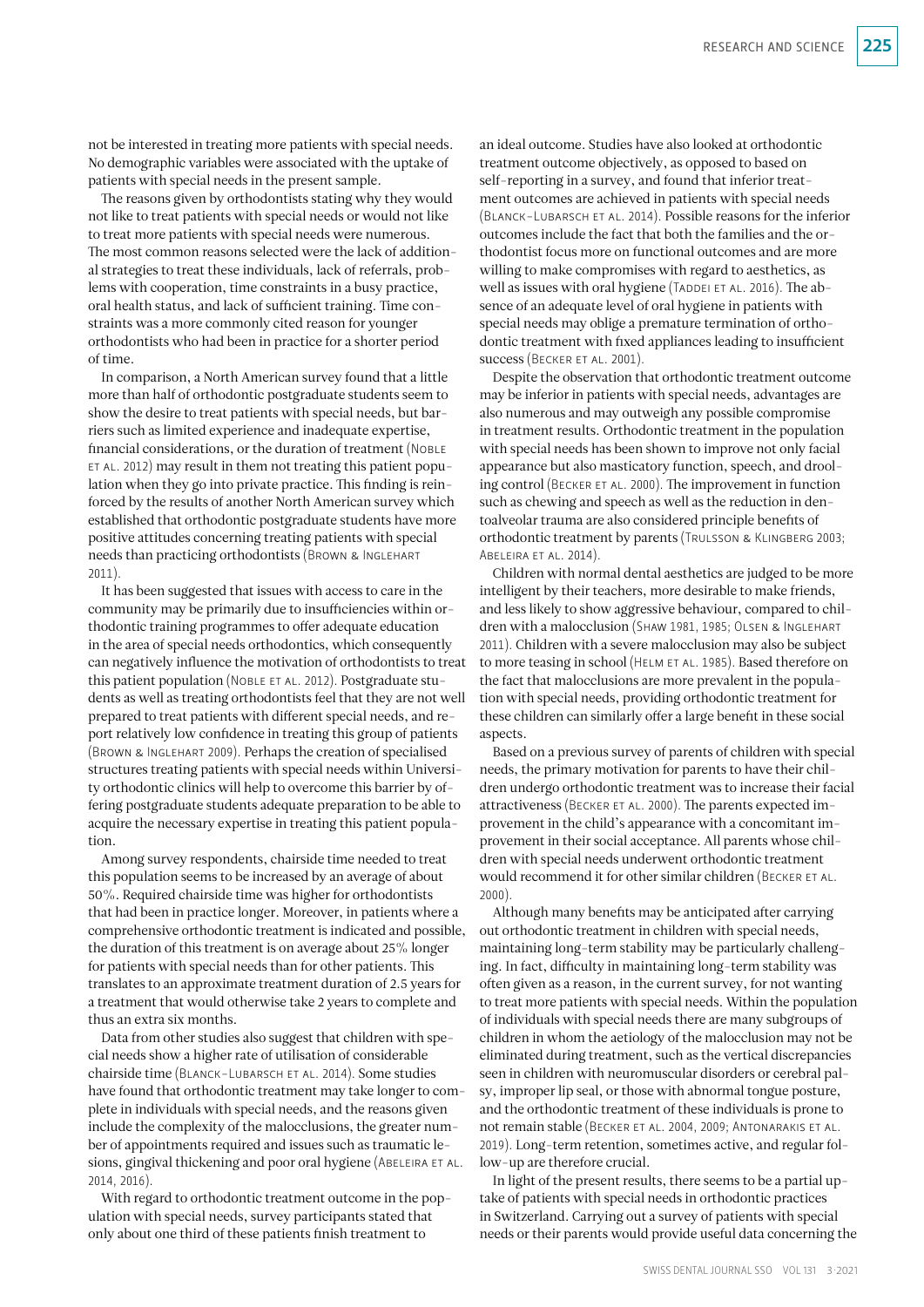actual uptake of this population and the unmet need. It is hoped that any unmet treatment need can be fulfilled by the development of publicly funded specialised orthodontic treatment centres in a university or hospital settings.

Taking examples from other European countries, one can see that specialised centres can succeed in meeting this unmet need, developing expertise for the various subgroups of children with special needs, and obtaining satisfactory treatment outcomes with the desired improvements. Examples of such European centres include the following: the Mun-H Center in Gothenburg, Sweden, provides highly specialised dental and orthodontic care for people with rare medical and dental conditions; the TAKO-center in Oslo, Norway, acts as a national competence and treatment centre for oral health in rare diseases; the Hadassah School of Dental Medicine in Jerusalem, Israel, has a special needs orthodontic clinic for patients with developmental, physical, or mental disabilities; finally, the University Hospital Center in Clermont-Ferrand, France, has a special needs sector within the Odontology service providing dental and orthodontic treatment to individuals with special needs.

The expertise developed within each individual centre, and the sharing of knowledge and resources, can help in the creation of expanded collaborative efforts to improve both the uptake and the long-term treatment outcomes achieved in the population with special needs. Acting to satisfy unmet need in the population with special needs, and to develop appropriate expertise that can be translated into the provision of education, should be goals within the orthodontic specialty. This has compelled us to establish a specialised clinic for the orthodontic treatment of individuals with special needs within our University clinics of dental medicine, which we hope will help us move forward in this direction.

In conclusion, roughly four in five orthodontists in Switzerland treat patients with special needs, including patients with Down syndrome, autism spectrum disorder and intellectual disability, with no demographic variables being associated with uptake. Most of these orthodontists see one or two new patients with special needs annually. The majority of practitioners however do not wish to increase their intake of patients with special needs, for various reasons including lack of additional strategies, time constraints, oral health, and lack of sufficient training.

# Zusammenfassung

## Einleitung

Menschen mit speziellen medizinischen Bedürfnissen können einen erhöhten kieferorthopädischen Behandlungsbedarf aufweisen, haben jedoch einen erschwerten Zugang zu den entsprechenden Behandlungsorten. Die Gegebenheiten, diese Patienten kieferorthopädisch behandeln zu können, sind sehr limitiert. Ziel dieser Studie war es, zu untersuchen, wie solche Menschen von den Schweizer Kieferorthopäden betreut werden.

## Material und Methoden

Es wurde eine Onlineumfrage an alle Mitglieder der Schweizerischen Gesellschaft für Kieferorthopädie gesandt mit der Bitte, diese zu beantworten. Der Fragebogen enthielt drei Abschnitte: zur Demografie der Teilnehmenden, zur Betreuung von Patienten mit speziellen medizinischen Bedürfnissen und zum Zugang zur jeweiligen Behandlungseinheit.

## Resultate

Von total 220 Fragebögen wurden etwa 60% beantwortet (n=131), von 53% der angefragten Männer und 63% der Frauen. Unter den Beantwortenden waren 60% Männer und 40% Frauen. Mehr als ein Drittel von ihnen war zwischen 40 und 49 Jahre alt und praktizierte seit 10 bis 19 Jahren. 84% gaben an, Patienten mit speziellen medizinischen Bedürfnissen zu behandeln. In der grossen Mehrheit der Fragebögen wurde angegeben, dass diese Patienten weniger als 5% der Praxisklientel ausmachten. Unter diesen Patienten waren Menschen mit Down-Syndrom die am häufigsten genannten, gefolgt von Personen mit Autismus und solchen mit kognitiven Behinderungen. Die mediane Anzahl der Neuaufnahmen von Patienten mit speziellen medizinischen Bedürfnissen pro Teilnehmer der Studie und Jahr war zwei. Diese Patienten wurden oft mit fixen, abnehmbaren oder funktionellen Apparaturen behandelt, während die Verwendung von Alignern viel seltener angegeben wurde. Auch vorbereitende kieferorthopädische Massnahmen wie z.B. die forcierte Dehnung wurden angewandt. Der Zeitaufwand einzelner Sitzungen wurde bei diesen Patienten als doppelt so lange und die gesamte Behandlungsdauer als 25% länger angegeben als bei anderen Patienten. Das Behandlungsziel bei etwa der Hälfte dieser Patientengruppe wurde als Kompromissbehandlung verstanden. Unter den Kieferorthopäden, die keine Patienten mit speziellen medizinischen Bedürfnissen behandelten, deklarierten 79%, dass sie nicht daran interessiert waren, solche Menschen zu behandeln. Auch 56% der Kieferorthopäden, die bereits solche Patienten behandelten, gaben an, nicht noch zusätzliche solche Patienten behandeln zu wollen. Die angegebenen Gründe hierfür waren fehlende Strategien wie z.B. die Wachsedierung, fehlende Überweisungen von Berufskollegen, Probleme bei der Patientencompliance und zeitliche Restriktionen in gut laufenden Praxen.

## Diskussion

Zusammenfassend kann festgestellt werden, dass viele Schweizer Kieferorthopäden Patienten mit speziellen medizinischen Bedürfnissen in ihren Praxen behandeln, aber sich nur wenige dieser Praktiker eine Zunahme solcher Patienten in ihrer Praxis wünschen. Die Betreuung von Patienten mit speziellen medizinischen Bedürfnissen bezüglich kieferorthopädischer Massnahmen könnte verbessert werden. Eine grössere Anzahl solcher Personen könnte wohl in dafür spezialisierten Behandlungszentren effizienter behandelt werden, was aufgrund dieser Studie wünschenswert erscheint.

# Résumé

## Introduction

Les personnes ayant des besoins de santé spécifiques peuvent avoir un besoin accru de traitement orthodontique défini objectivement, mais certains obstacles à l'accès aux soins orthodontiques. Les données concernant le traitement orthodontique de ces personnes sont très limitées. L'objectif de la présente étude était d'évaluer la prise en charge des patients avec des besoins spécifiques par les orthodontistes en Suisse.

## Matériels et méthodes

Une enquête en ligne a été envoyée à tous les orthodontistes spécialistes membres de la Société suisse d'orthopédie dento-faciale, leur demandant de remplir un questionnaire. Le questionnaire comprenait trois sections, à savoir les données